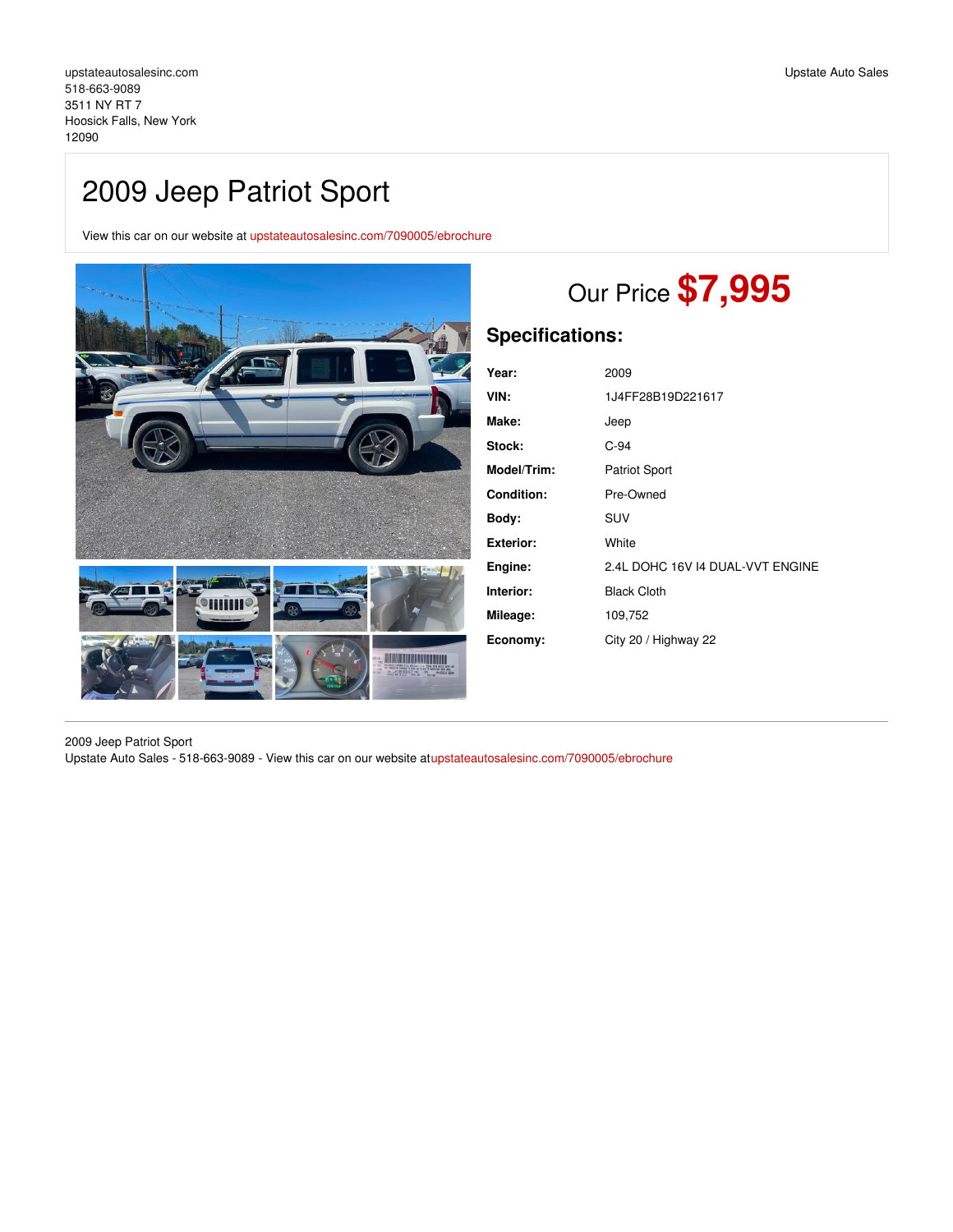

2009 Jeep Patriot Sport Upstate Auto Sales - 518-663-9089 - View this car on our website a[tupstateautosalesinc.com/7090005/ebrochure](https://upstateautosalesinc.com/vehicle/7090005/2009-jeep-patriot-sport-hoosick-falls-new-york-12090/7090005/ebrochure)